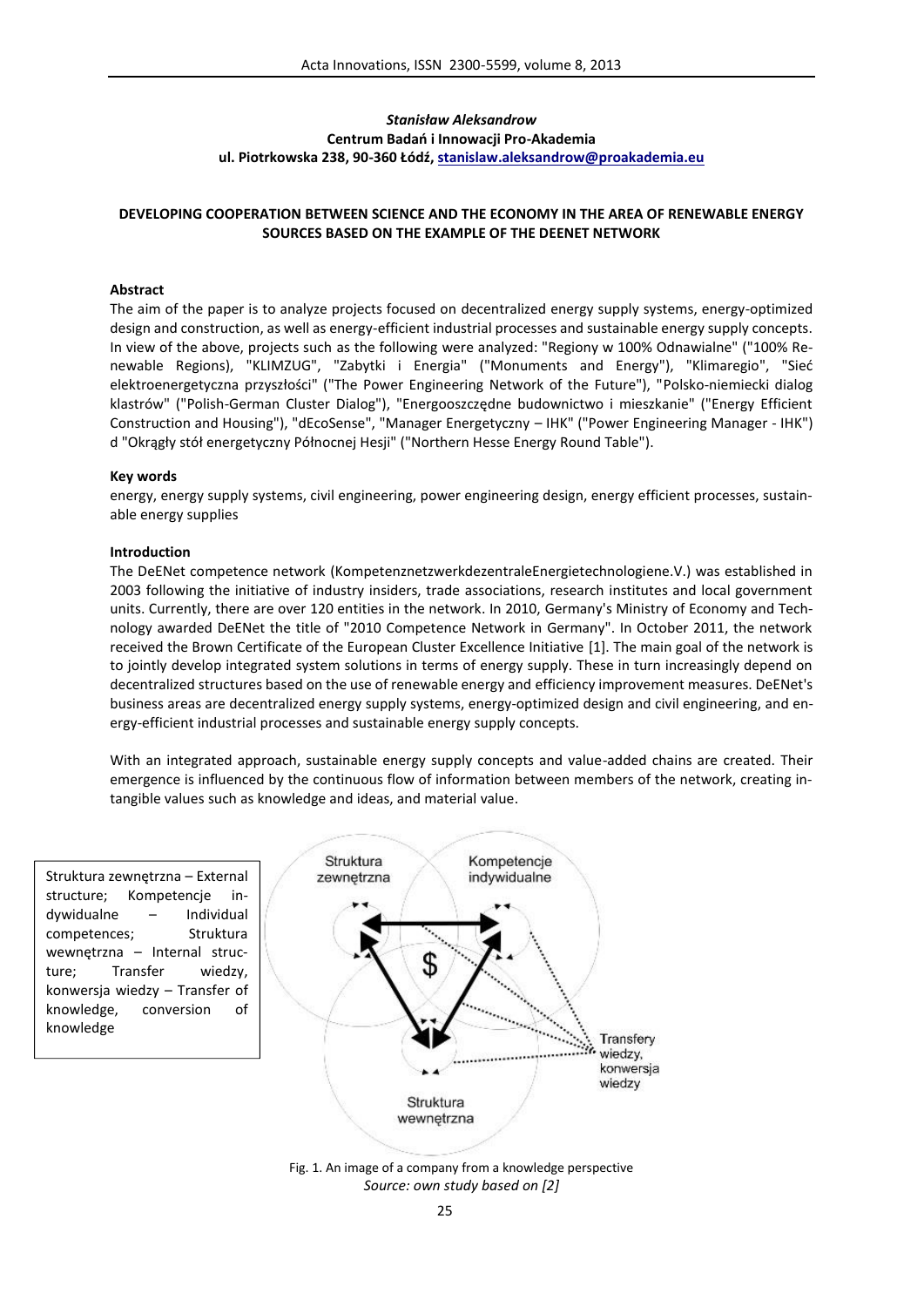#### **The "100% Renewable Regions" project**

This project aims to unite the regions (municipalities, cities) in Germany, which are, or in the next few years want to become, 100% self-sufficient in energy terms. There are currently over 130 counties, municipalities, towns and regional networks in Germany that have joined in to achieve this goal. The project supports the actors involved in the regions through appropriate communication, transmission and creation of service networks. The implementer of the project is the Institute for Decentralized Energy Technologies - IDE (operating in the DeENet network). The project is funded by the Federal Ministry for the Environment, Nature Conservation and Nuclear Safety (BMU). The technical consultancy provided within the project is offered by the Federal Office for the Environment (UBA). The IDE, along with the University of Kassel, conducted research into the optimization of the energy supply chain and the success factors for achieving 100% of energy independence across regions.

The first phase of the project was carried out from 2007 to 2010 and primarily covered research. The second phase, carried out between 2010 and 2013, focused primarily on promoting and implementing research results in regions that expressed their willingness to achieve energy independence but had not yet fully implemented that idea. The challenges facing individual regions are becoming increasingly complex. Therefore, they need complex social, legal, economic and technical solutions. The need for reliable information and support on the path to sustainable energy supply is becoming increasingly apparent. The added value of the project is the exchange of good practices between regions -the leaders in energy self-sufficiency and those who want to join the spearhead.



Map 1. Regions participating in the project *Source: the author's own study.*

The above map shows the regions that are participating in the project. The overwhelming majority are the areas that have reached 100% energy independence. The main objectives of the project are:

- the development study for reaching 100% sustainable regions;
- the identification of key challenges and success factors;
- the identification of examples of best practices;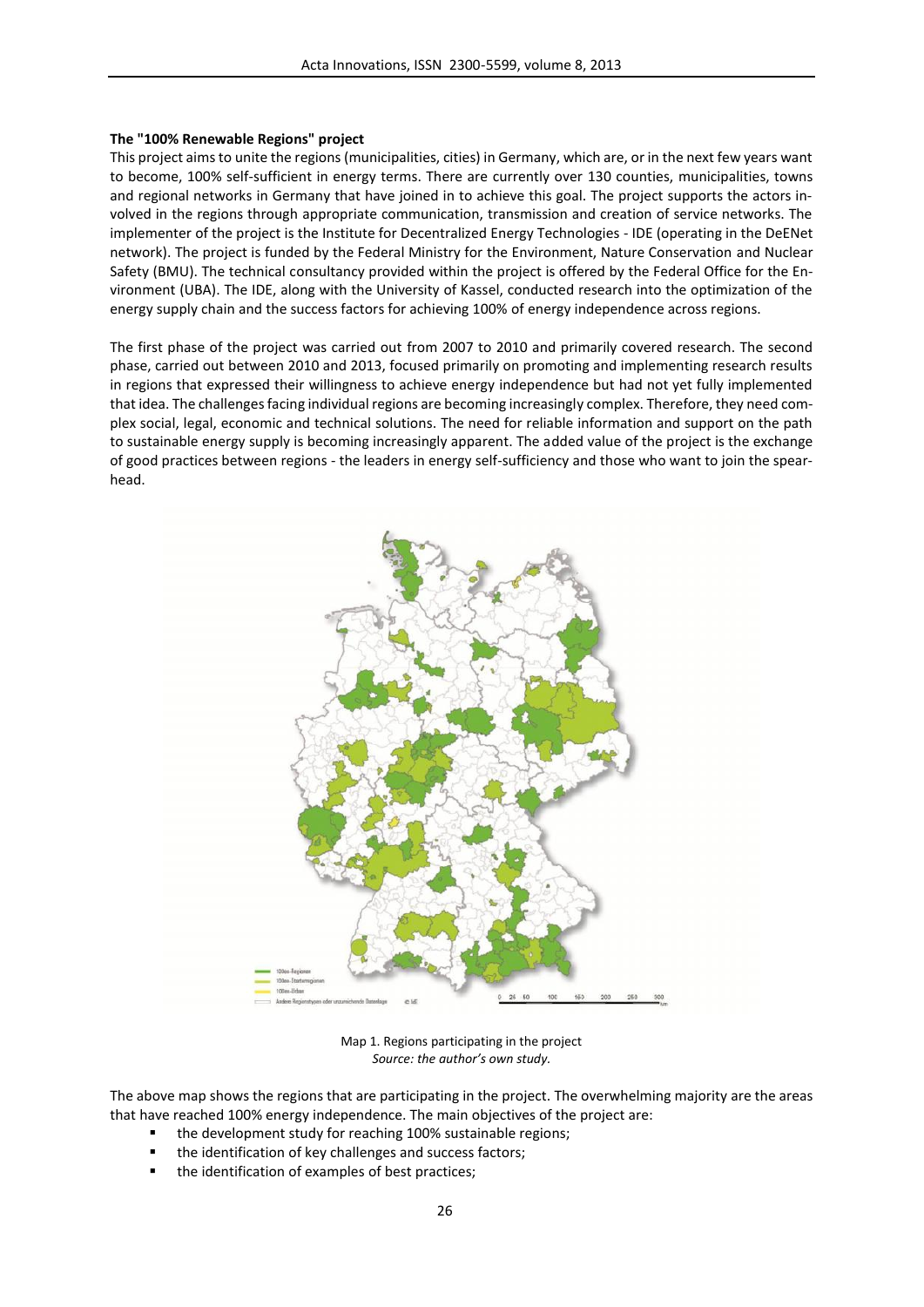- the support for regional/local activities to achieve energy independence;
- developing model strategies.

The objectives are achieved through the following activities:

- knowledge transfer to regions;
- exchange of experiences between regions;
- distribution of educational materials;
- the newsletter and website: www.100-ee.de;
- workshops and conferences.



Photo 1. Logo of the project before the access road to the commune affiliated in the "100% Renewable Regions" *Source: taken from* [3]

One of the key aspects of the "100% Renewable Regions" project is the public acceptance of the RES technology. If there is no acceptance, it is impossible for the commune to build any installation. It is therefore important to demonstrate the value chain resulting from the proposed RES project. One of the most important arguments is economic benefits. If it is thought out well in economic terms, a project plan can be the key to achieving a high level of acceptance. The inhabitants of a commune can accept any adverse effects if there is a financial compensation for it, such as making a profit according to their stake in the project or getting work in service of the project. Engaging local businesses in the investment process is also important. These problems equally affect the Federal Republic of Germany and Poland. During the implementation of the project "100% Renewable Regions", the idea of organizing an annual congress under the same title as the project cropped up. In 2012, its fourth edition had already taken place. Over four years, the event had grown to become one of the most important conferences in Germany devoted to renewable energy sources and energy independence. The congress brings together key decision makers, both on local level as representatives of communes and regions, and on a state level with the Ministry of Environment, Nature Conservation and Nuclear Safety, Ministry of Economy and Technology. Congress participants can learn about the latest developments in RES development and case studies, and exchange views on numerous discussion forums. The paths to energy independence of the regions are also presented. The main organizer is the DeENet network in cooperation with the UBA (German Environment Agency), the German Association of Cities and Communes and the Agency for Renewable Energy.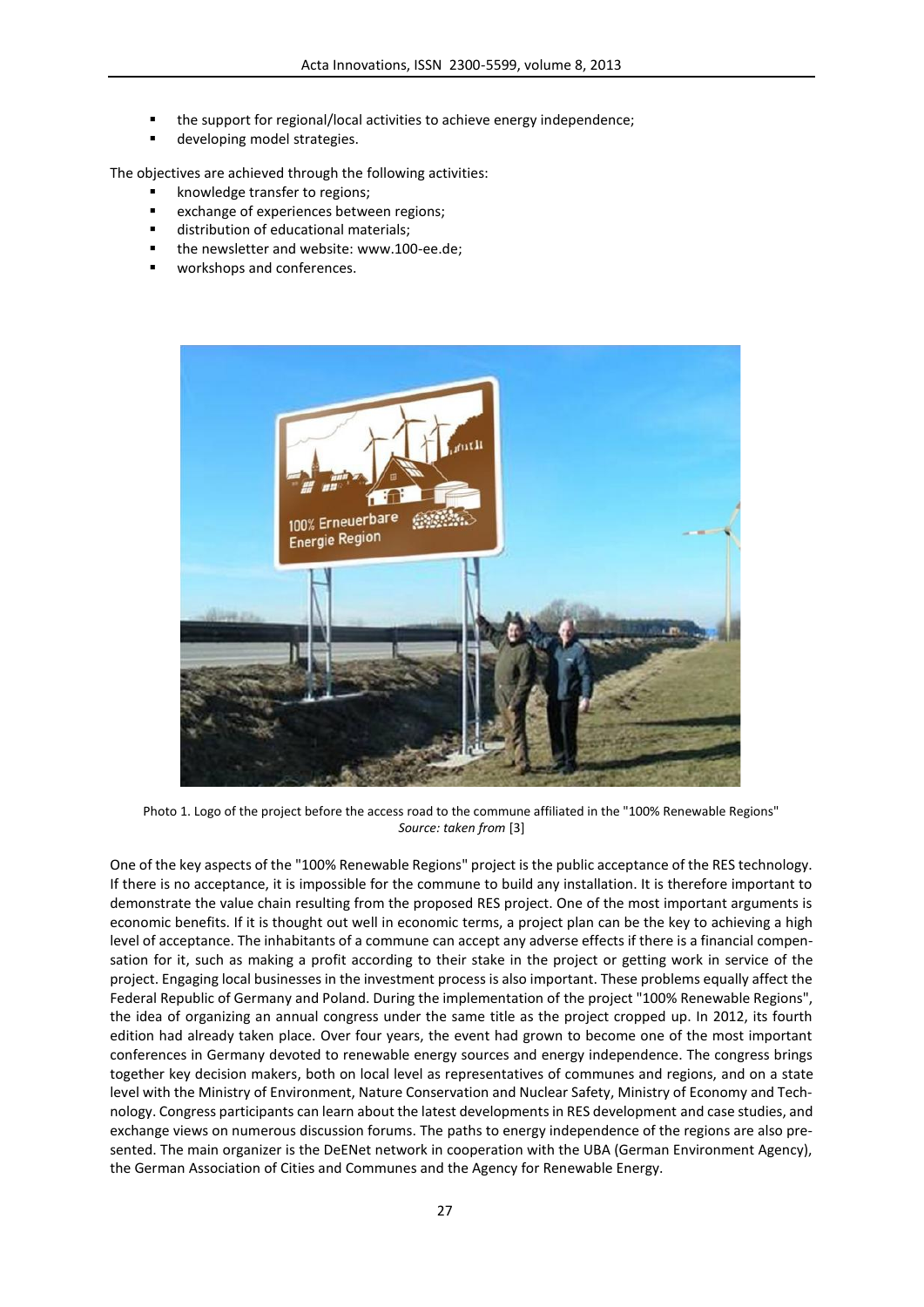

Fig. 2. Impact of the project on different planes *Source: the author's own study.*

# **The "KLIMZUG" project - halting climate change in the northern Hesse region**

Climate change is one of the most important dilemmas of the modern world. In the coming decades, it will play a very important role in the life of Germany. Regions must prepare for potential impacts on life and the economy in changing climatic conditions. The Institute for Economic Research in Germany has surveyed around a thousand entrepreneurs in terms of the exposure of their businesses to climate change. Approximately 20% of the surveyed companies indicated indirect or direct negative impacts of climate change on their business. It is expected that this percentage will consistently increase. In 2030, more than 60% of businesses may feel the effects of global warming. That is why the Federal Ministry of Education and Research responds to climate change by proposing the "KLIMZUG" project. North Hesse was chosen as the pilot region for the project. The budget is 80 million Euro.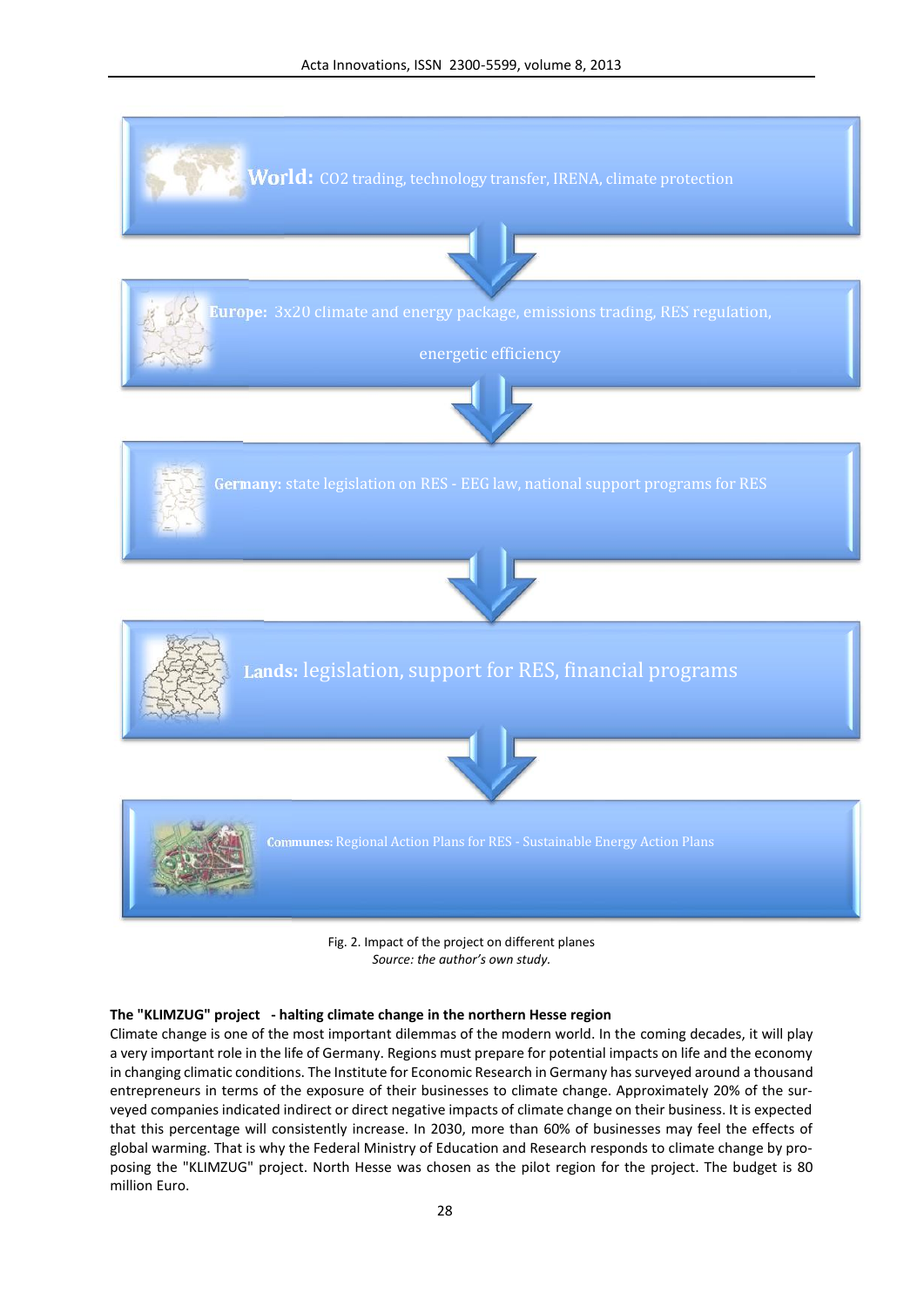

Photo 2. Heavy rain and a tornado in Western Germany *Source: taken from* [4]

The main aim of the project is to stop climate change, in this case in the Northern Hesse region, by developing a model of the right strategy and implementing the recommendations resulting from it. The design consortium consists of research institutions, enterprises and regional authorities. All partners are located in the Hesse region. The aim is to develop a shared view and overcome the challenges associated with the growing problem of adverse environmental changes. It is important to anchor climate change awareness in society. The project is divided into 18 research sub-projects and 9 implementation sub-projects. Each sub-project is involved in the study of a separate topic, including low emission transport, agriculture, sustainable tourism, education, law, economics, and politics. Scientists from the field of social sciences are tasked with highlighting the importance of RES in the context of halting climate change and determining a shared view on the issue by all parties. Within fundamental innovations, transfer of developed solutions to companies in regional clusters, as well as to local authorities, is offered. For this purpose, managers and climate change officials will be appointed. Project results are also disseminated through training and conferences under the Climate Adaptation Academy (CAA). The International Partner of the project is the Waldviertel region in Austria.

#### **The "Monuments and Energy" project**

"Climate protection must respect and preserve the cultural heritage." This was the statement issued by the German Minister for Culture at the start of a conference in April 2010 [5]. This statement therefore puts the issues of protection of monuments on par with the objectives of environmental and climate protection. Since the repository of historical monuments constitutes an average of 3% of sites in the Federal Republic of Germany, it should be ensured that measures to reduce carbon emissions will not cause damage to monuments in the building monuments of cultural heritage. Experts recommend acting in small steps: "A large part of energy costs can be avoided by optimizing home heating and rationally using energy. The principle should be to complement the protection of monuments and protect the climate, because the repurposing and the further use of historical structures leads to saving energy needed to produce new building materials. Thanks to its longevity, historical objects conserve resources and protect the climate." They also appeal to federal ministers to sensitize, for example, energy advisors on the matters of conservation and preservation of monuments, to support research in this area, and to popularize constructive solutions for internal thermal insulation.

In Kassel, there are about five thousand historic buildings, and over two thousand of those are cultural monuments. Most of these buildings are used daily and have specific energy needs. Considering the increase in energy costs of more than 30%, there is a decline in the demand for rental housing and stagnation in the residential and developer market. Many owners of old buildings observe this situation with concern. The desire to preserve the historic buildings in their original state and form makes the energy efficiency of the facility suffer. Typically, these buildings are highly energy absorbent. However, rapid development in the field of new energy systems and ensuring the highest energy efficiency makes it possible to reduce the energy demand in old residential and historic buildings. At present, complex energy advice is provided to building owners and audits are carried out to determine the actual state of the building, including its energy consumption, potential for renewable energy use and improved energy efficiency.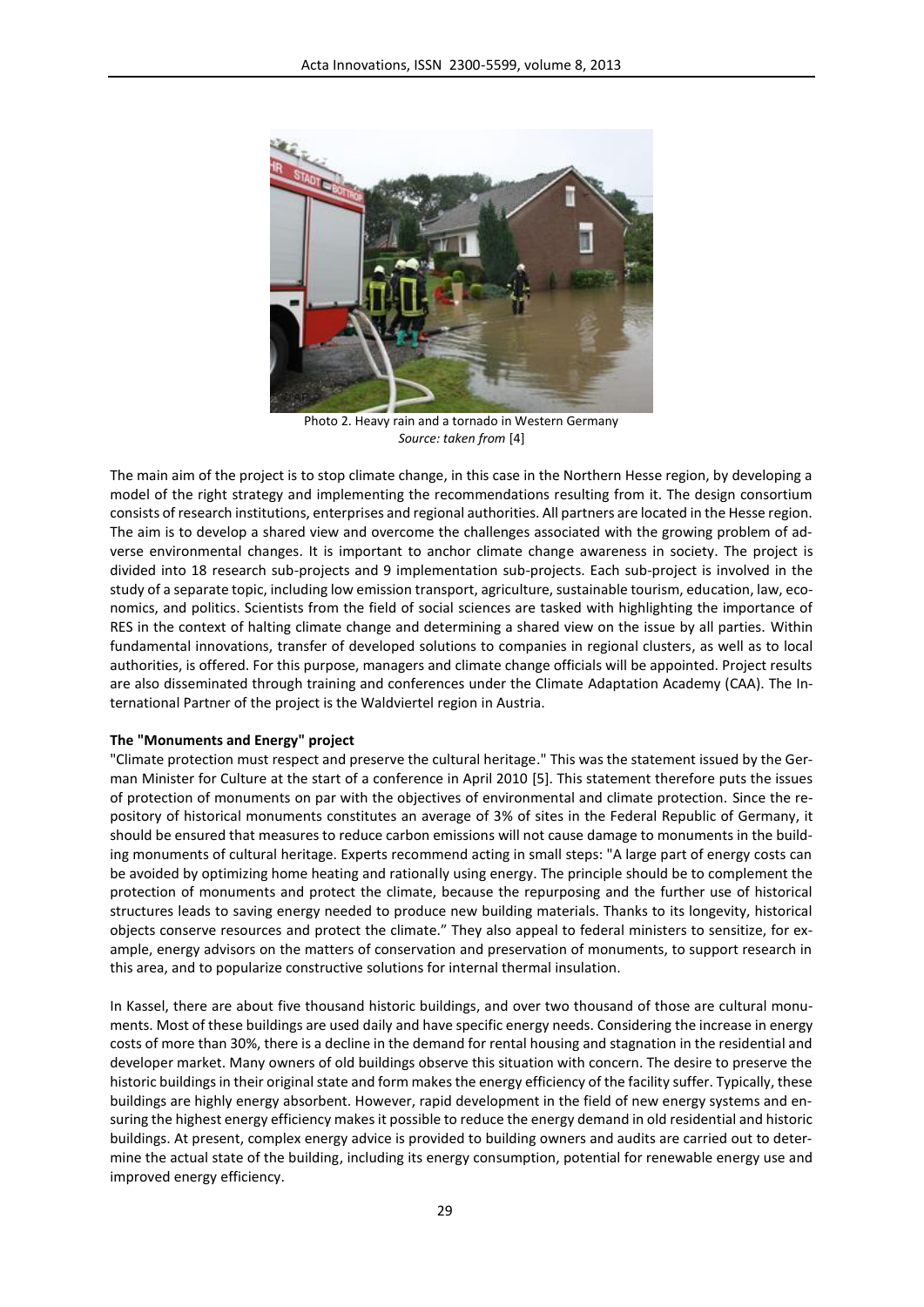

Photo 3. The Orangerie Castle in Kassel *Source: taken from* [6]

The "Monuments and Energy" project comes across these expectations. It proposes the cooperation of specialists who deal with monuments together with engineers dealing with the topic of modern power engineering technologies. In Germany, the DeENet Network was the first to launch the project. This pilot project is intended to carry out research and then to implement their results in old residential buildings and monuments in Kassel. One of the aims is to create an energy advisory center where facility owners can get advice on how to improve energy efficiency in buildings, organize energy supply chains, and install micro renewable energy sources. A model of cooperation between building owners, monument experts, energy technology engineers, property owners and historic buildings will be created. This structure is to be an example for other cities and monument conservationists on how to solve the energy problems of old buildings and cultural monuments. The main aim is also to develop a method of designing energy systems in such a way that they do not interfere with the appearance of the monuments, thus contributing to the implementation of the German sustainable development policy, considering the increasing share of RES and increasing energy efficiency.

In the long term, the project, through ongoing research and project implementation, stimulates the local economy to develop. The DeENet network will focus on the energy analysis of the selected buildings and will propose comprehensive solutions to optimize energy efficiency. There is a special unit within the project that not only informs property owners about the potential of energy savings and the possibility of cost reduction through efficient resource management, but also about the possibility of obtaining financing for these investments. Thanks to the innovative concept of the project, experts predict that savings of 50% -80% on the current costs associated with the energy consumed by the building will be possible.

### **The "Klimaregio" project**

The cliché that there are no "free lunches" is popular in journalism circles [7]. This statement was popularized in 1966 as the acronym TANSTAAFL in a paper on the effects of the unbalanced economy, by R.A. Heintlen. The phrase "There is No Such Thing as a Free Lunch" is the title of M. Freedman's 1975 book, and is still used in common parlance. This phrase means that every human action entails certain costs. Environmental-related activities were often correlated with high costs, but their influence and importance for the development of the national economy were rarely discussed. Concrete action in the scope of energy efficiency, climate change, or investment in environmentally-friendly energy, however, entails specific costs.

The chart below presents a simulation of the likely costs that Poland and other EU countries will have to bear in terms of  $CO<sub>2</sub>$  emissions reduction. The share of spending on  $CO<sub>2</sub>$  emission reduction in national income will be the largest in Poland. In Germany, this share will amount to about 58% of the Polish share, while in Austria it will be 30% and in France only about 11%.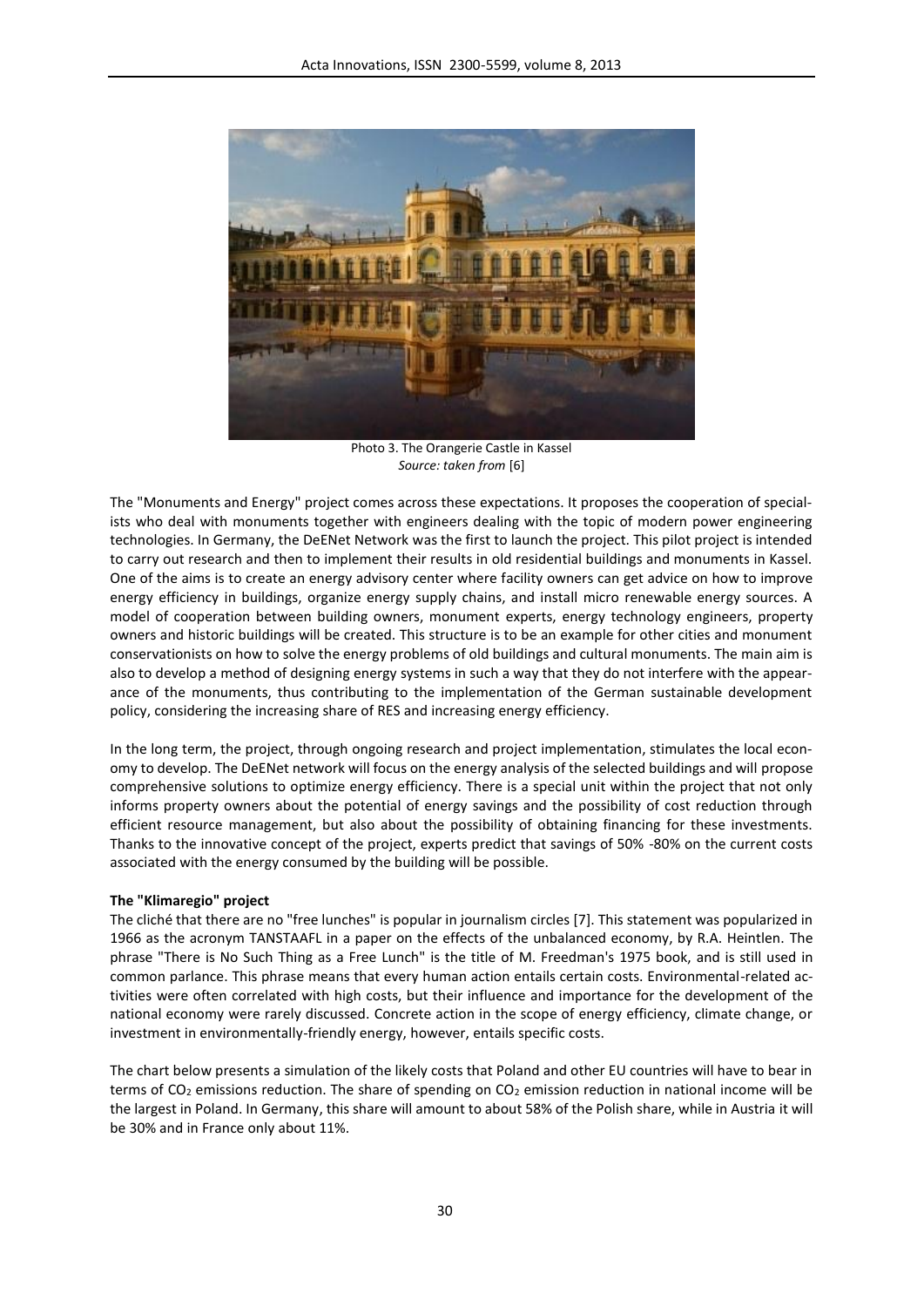

Graph 1. Share of the costs of reducing  $CO<sub>2</sub>$  emissions in national income in 2030. (in %) *Source: own study based on [8]*

An analogous debate on climate change is taking place in Germany. Communes and counties in Hesse are playing an increasingly important role in climate protection. Approximately 32% of CO<sub>2</sub> emissions in Hesse are generated by residential buildings, while about 37% of the emissions come from the transport sector. The emphasis is therefore placed on counties and cities, as well as on local communities, to present best practices to them using the so-called lighthouse projects (model solutions with the possibility of recreation in other municipalities), regarding the use of RES and energy efficiency to combat the negative effects of climate change.

The "KlimaRegio" project provides for counteracting climate change by setting up local investment projects that consider the reduction of CO<sub>2</sub> emissions. During the pilot phase the Darmstadt-Dieburg-Odenwaldkreis and Giessen regions are supported. Those interested in investing in new technologies, including reducing carbon emissions, are encouraged by the potential for funding. A refund of €25 to €100 per ton of documented CO2 emission reductions is offered. The maximum amount of funding is 75,000 Euro.

### **The "Power Engineering Network of the Future" project**

A power grid is a collection of power cables and devices linked in functional terms and electrically connected, intended for the transmission, processing and distribution in a given territory of electricity generated from power plants and for the supply of power to the receivers [9].

Power grids are divided into:

- type of current: AC (most) and DC current (see Fig. HVDC);
- voltage level: low voltage (lv) <1kV, medium voltage (MV) <60 kV, high voltage (HV) ≤ 220 kV and highest voltage (HV) ≥ 400 kV;
- grid layout: TN-C, TN-S, TN-CS, TT, IT

You can distinguish in it elements such as:

- transmission network high-voltage network and highest-voltage network;
- distribution network medium voltage network and low voltage network [10].

In Poland, the business involving transmission of energy is conducted by the company PSE Operator S.A. Below is the distribution of the transmission network in Poland and its power.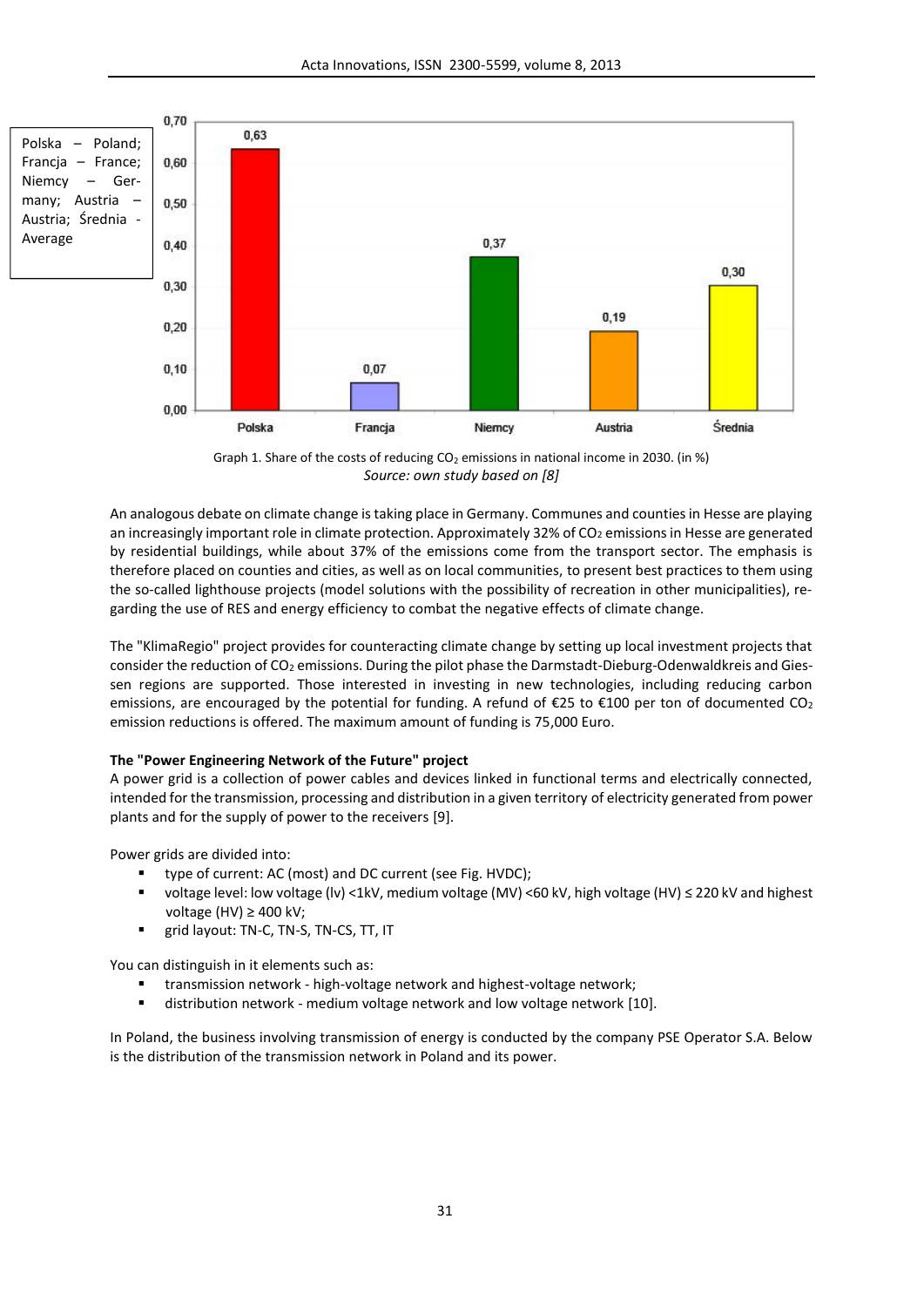

Map 3. The transmission system in Poland *Source: PSE Operator SA*

The "Power Engineering Network of the Future" project aims to develop and test the regional energy system of the future. The need for further development of a decentralized energy supply chain, to which new and renewable sources of energy will be connected, poses many challenges for the persons in charge. The problems encountered by both investors in Poland and Germany are:

- Lack of a uniform position on the distribution of costs associated with connection to the grid;
- "Blocking" of connection capacity by developers who do not intend to build new capacities, but only conduct the obtained conditions of connection (e.g. of wind farms) to the power grid.

Another common problem, especially in Poland, is the lack of transmission capacity and the possibility of introducing power into the existing power grid. All these problems are countered by the "Power Engineering Network of the Future" project. The project proposes solutions related to the terms "smart grids" and "smart metering". Smart energy networks are networks designed to ensure efficient communication between energy market participants, using available ICTs, to make more efficient use of the energy resources available in a combined system.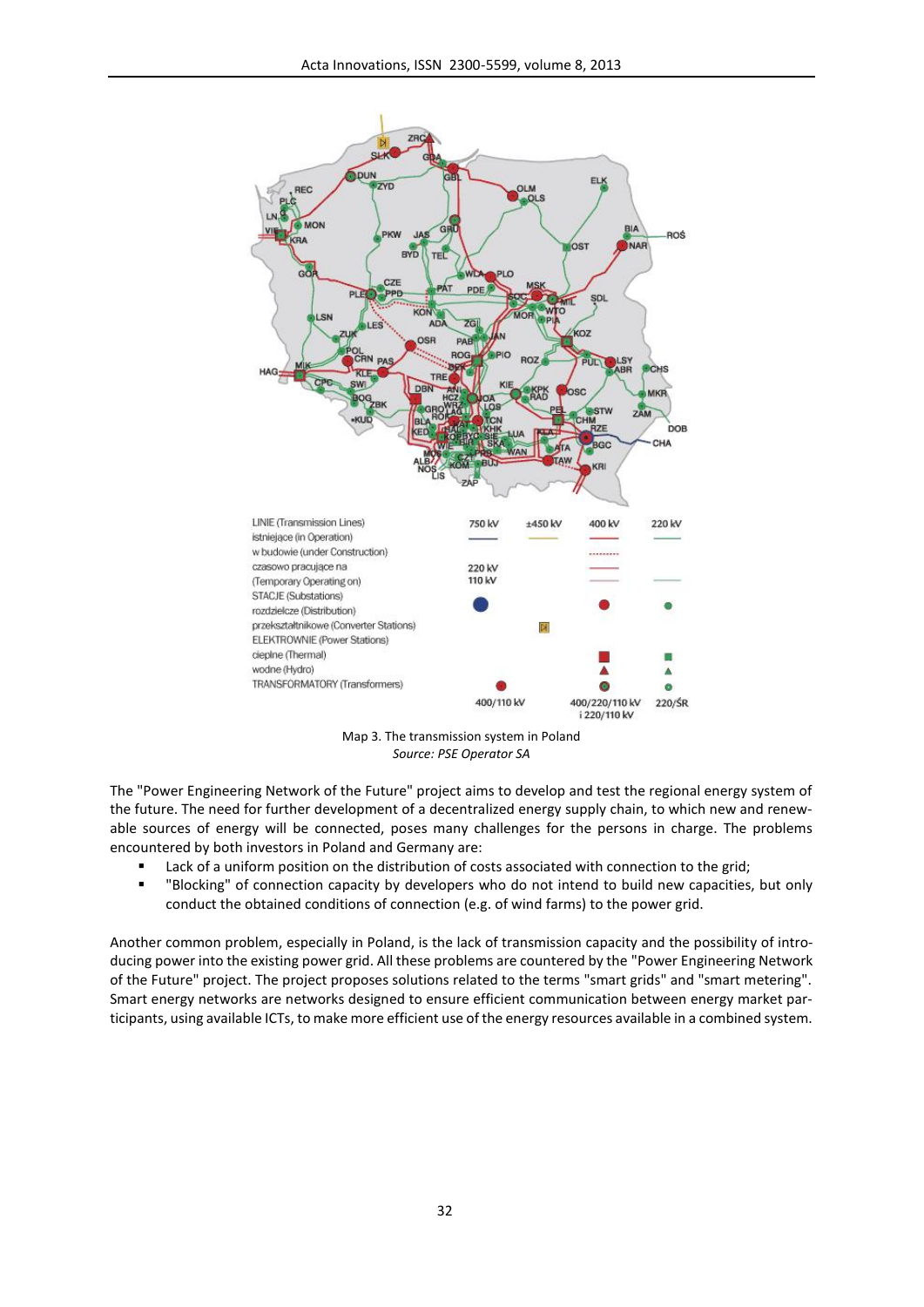

Fig. 3. Diagram of the conceptual model of intelligent grids *Source:* [11]

The Company E.ON Mitte, in cooperation with the Hessian municipalities and the DeENet network, intends to develop a model of regional energy supply systems that will address the challenges of the future. The municipalities with which the company cooperates are selected by way of a competition.

The main objectives of the project are:

- development of "smart networks" and "smart metering";
- development of a regional energy system with a high share of RES;
- taking into account local opportunities in terms of energy efficiency potential;
- development of business models to generate added value.

The partners in the project are:

- E.ON Mitte power engineering services provider,
- **The DeENet competence network,**
- Fraunhofer Institute IWES conducting research on wind energy and energy systems,
- Fraunhofer Institute IBP conducting research on sustainable civil engineering,
- SMA a global tycoon in the field of inverter production.

All participating municipalities can present their energy performance results at an annual conference and then publish them in a special bulletin. Angelburg is an excellent example of a community involved in the project. With 4,000 inhabitants living in an area of 17 km<sup>2</sup>, local authorities have long been involved in investments related to renewable energy sources and energy efficiency. Their main goal is to reduce the demand of the municipality for resources, including energy. Local decision makers have decided to invest in the modernization of street lighting to increase energy efficiency and to improve the comfort and safety of the inhabitants. In addition, according to German regulations from 2015, there will be a ban on the use of mercury lamps. The partner contracting the investment was E.ON Mitte.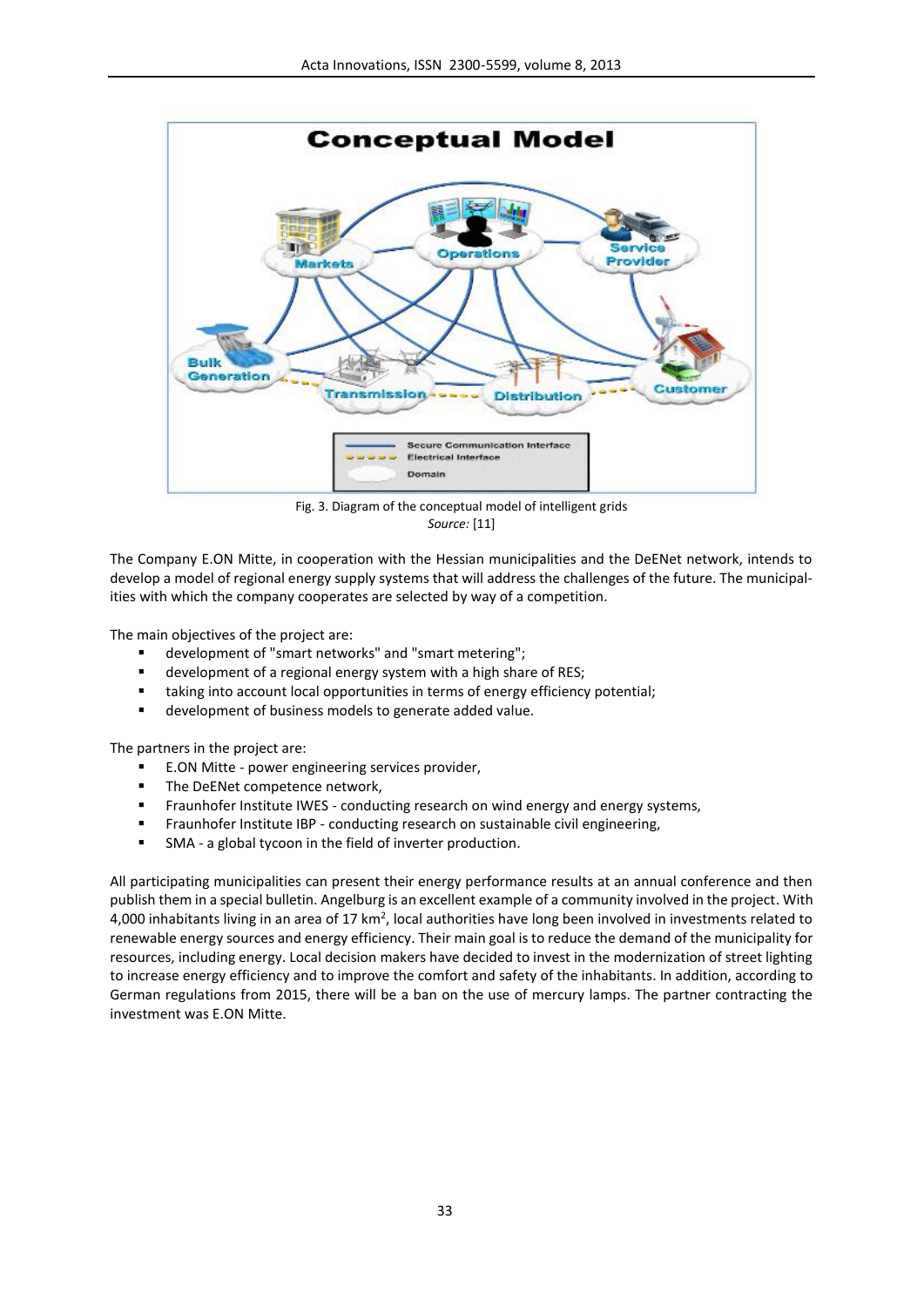## **The "Polish-German Cluster Dialog" project**

The internationalization of clusters aimsis a current trend that aimsto provide access to markets and knowledge. There is also an effort to increase the importance of clusters and their impact on funding.

The overall benefits of the internationalization of clusters for an enterprise participating in the cluster structure provide access to knowledge that can be used in new products and services, new markets, key infrastructure elements, and new international partners [12].



Fig. 4. The process of internationalization of clusters *Source: taken from:* [13]

The "Polish-German Cluster Dialog" project was launched in 2008 during a meeting of the project group of the POLEKO trade fairs in Poznań. Partners from Germany and Poland participated in the project. On the German side, the project partners were:

- The DeENet competence network,
- OWWZ Centrum Badań nad Wschodem i Zachodem (Center of Research on the East and the West),
- Center for Energy Technologies Brandenburg,
- **The Power Engineering Institute in Leipzig,**
- **The Fraunhofer Institute MOEZ,**
- The German Biomass Research Center.

The Polish partners of the project were:

- The Bioenergy for the Region Cluster
- **The Innovative Silesian Clean Coal Technologies Cluster,**
- **Warsaw University of Life Sciences,**
- **Wroclaw Research Center EIT+,**
- **The Jan Kochanowski University.**

The main objective was to initiate joint research and development between clusters and units from Germany and Poland. A series of workshops and matchmaking meetings took place on both sides of the border. One of the meetings took place on 25.03.2010 at the Faculty of Electrical Engineering, Electronics, Computer Science and Automation of the Łódź University of Technology. The topics covered were photovoltaic panels, their application spectrum, technological trends, practical use in enterprise, small municipalities, and farms. Topics pertaining to Polish, German and EU sources of financing of investments related to renewable energy sources,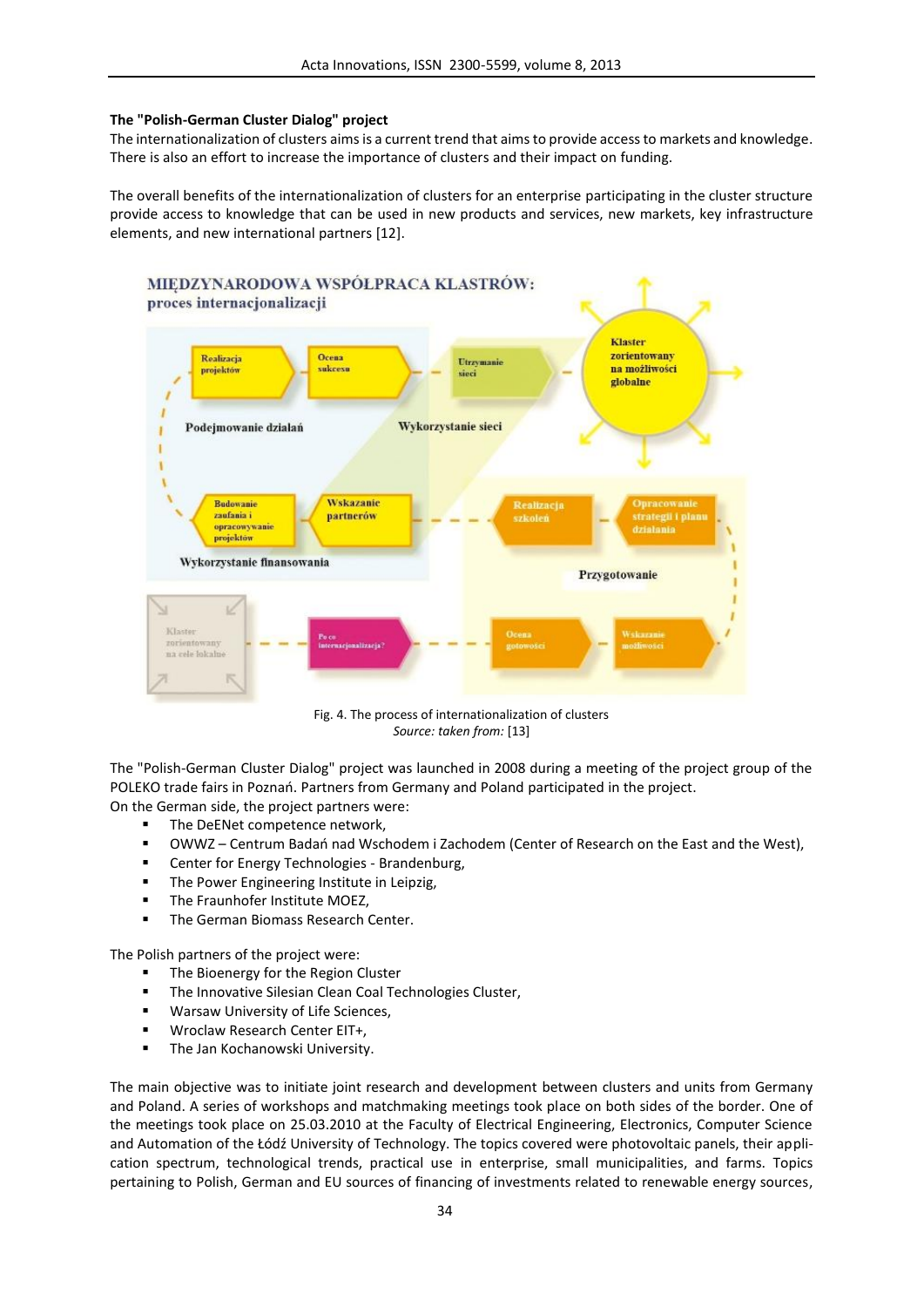with a special focus on solar energy, were also covered. Participants discussed the opportunities for cooperation in the economic context, and in scientific development, consortium formation, transfer of scientific and technical knowledge, and exchange of experience.

The conference was divided into three thematic panels:

- Photovoltaic cells production technologies and research;
- **Renewable energy at the municipality level;**
- Photovoltaic cells financing opportunities.

Members of the German clusters and representatives of the University of Kassel attended the conference , specializing in research on solar technologies and photovoltaics. The Polish side was represented by members of the Bioenergy for the Region Cluster and the authorities and employees of the Łódź University of Technology, entrepreneurs, employees of research centers, business environment institutions, local government units and entities interested in joining the Cluster.



Photo 4. V Forum of the Bioenergy for the Region Cluster as part of the *Polish-German Cluster Dialog* Project *Source: taken from:* [14]

The project was financed by the German Ministry of Education and Research under the "Germany - Land of Ideas" programme, which promotes innovation and internationalization in the economy.

## **The "Energy Efficient Construction and Housing" project**

According to the European Commission's 2009 report titled "ICT for a Low Carbon Economy. Smart Buildings" [15], 40% of final energy consumption in EU countries comes from buildings. This percentage indicates how much the residential construction impacts the country's energy economy and it allows for related assessments of opportunities and threats. It is therefore particularly disturbing that there is a lack of an integrated approach to building design, based on sustainable development principles. It would minimize the harmful impact of human activities related to the design and construction of buildings on the environment. The concept of sustainable development is used when the present needs are satisfied and the opportunities for satisfying the needs of future generations are not compromised.

In the construction industry, it is manifested in the form of care for the environment and economical management of raw materials throughout the construction cycle; from the project, through the construction, operation of the building, up to its demolition.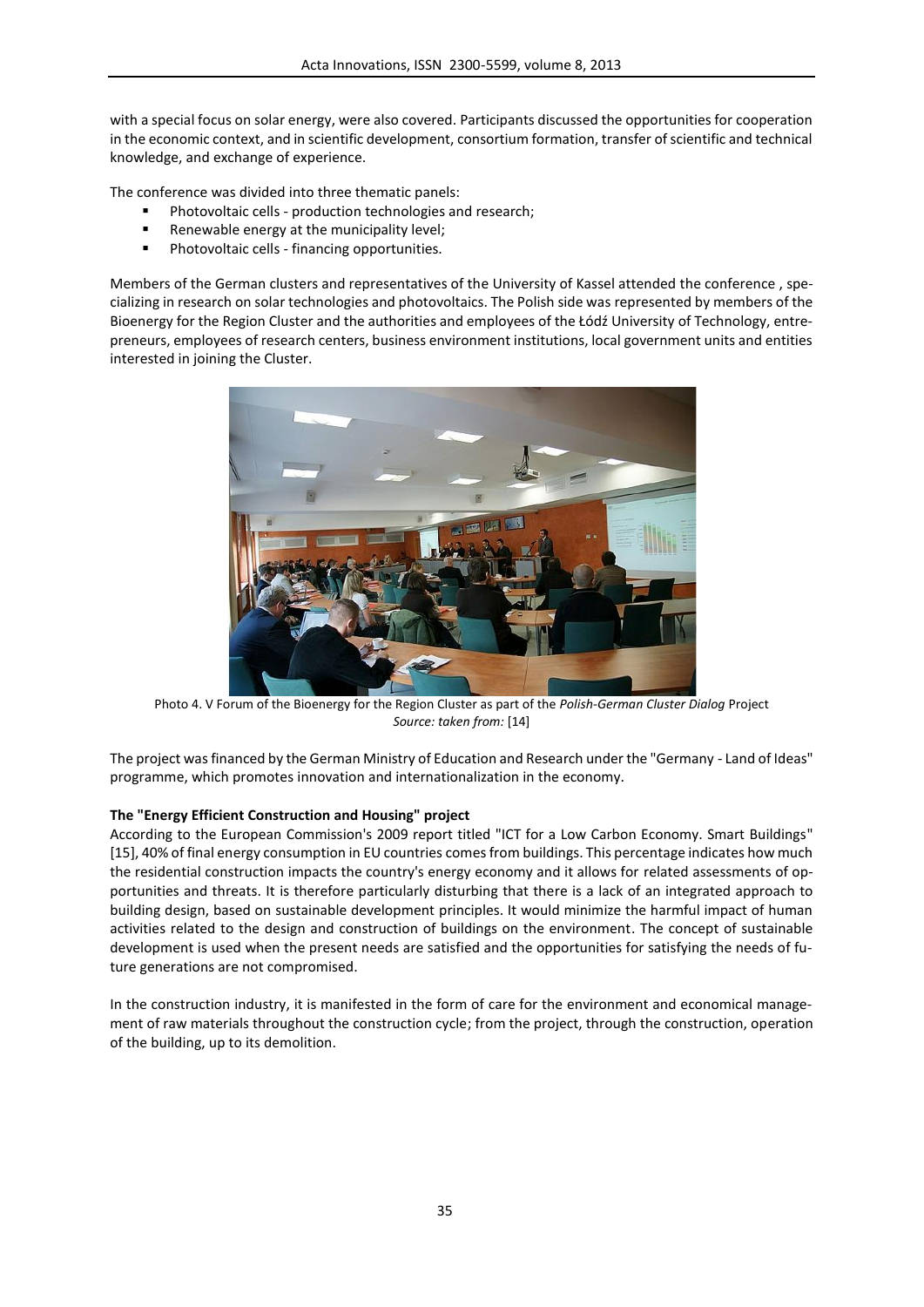Środowisko – The environment; Ochrona ekosystemu planet I bogactw naturalnych – Protection of the planet's ecosystem and natural resources;<br>ograniczenie zużycia surowców – limiting the use of resources; korzystanie ze źródeł energii odnawialnej – utilizing renewable energy sources; minimalizacja odpadów I zanieczyszczeń – minimalization of waste and pollution; ograniczanie zużycia energii pierwotnej ||<br>– limiting the use of pro Energy; Społeczeństwo – The socjety; Wysoka jakość środowiska wew. – High quality of in ternal environment; mikroklimat – proper microclimate; komfort akustyczny i wizualny – acou pitnej i powietrza – quality of drinking estetyczne – Functional and aesthetic<br>uplace of planetesing and provided and policy and policy and policy and policy and policy and policy and policy values; efektywne wykorzystanie po vierzchni – efficient use of space; brak | | - minimalizacia od padów barier i dostęp publiczny – no barriers ||<br>and public access; Ekonomia – Economy; trwałość budynku – building **budynku – ograniczenie zużycia energii** durability; niski koszt budynku w cyklu<br>
tycia – low building cost within the life życia – low building cost within the life cycle; dochód generowany podczas ist nienia – income generated during existence; elastyczność dopasowywania się do coraz nowszych celów, jakim ma służyć – flexibility in adaptation to the subsequent purposes it is supposed to serve;

the solar panels; Pompy ciepła wykorzystujące… - Heat pumps utilizing the constant temperature in the soil to cool the air in the summer and heat water and air in the winter; Naturalne ogrzewanie/chłodzenie – Natural heating/cooling;Dobre naświetlenie… - Good solarization, reducing the need to switch on light bulbs, windows directed towards/away from the sunny side; Drzewa ocieniają… - The trees provide shade for the house and cool it in the summer, they also protect against cool wind in the winter; Pomieszczenia nie ogrzewane… - Unheated rooms (e.g. gar-

age) serve the purpose of additional insulation;



Fig. 5. Three aspects of sustainable construction *Source: the author's own study.*

An analysis of the literature on the subject and the results of numerous thematic conferences shows that the opinions of experts on eco-friendly and energy-efficient construction differ from time to time. There is, however, a convergence of beliefs about the requirements that such buildings must fulfill. First, they should limit their consumption of raw materials, including water. Second, they should limit emissions of harmful gases into the atmosphere and minimize their negative impact on local ecosystems. Third, they should have optimum indoor environment parameters in terms of air quality, thermal comfort, lighting and noise. Finally, the architectural quality should be high [16].



36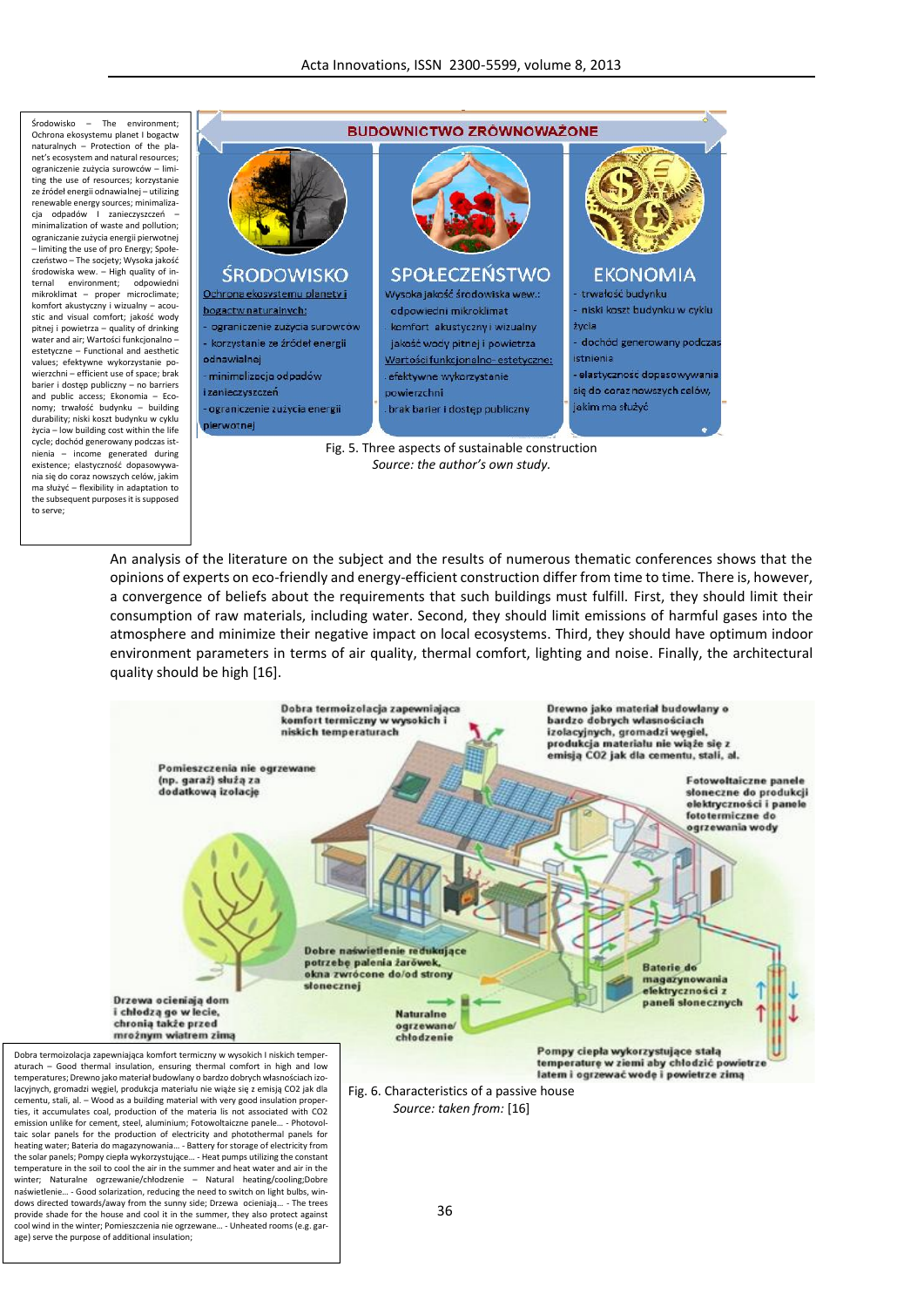This project is a joint venture of the city of Baunatal and the DeENet competence network. It is financed by the Hessian Ministry of Environment, Energy and Economy. The main assumption of the project is the intention to demonstrate the benefits through incentives, such as subsidies or low interest loans, coming from low-energy consuming construction. The intent is not to force owners of potential buildings or potential investors to build passive buildings by applying restrictions or penalties. The aim is to show potential investors the benefits and advantages of energy-efficient construction.

Within the project, there are consultations with energy auditors before the commencement of construction works, and there is the option to have flexible financing of investments, such as interest-free loans and grants. There are also training and workshop opportunities.

### **The "dEcoSense" project**

The Republic of Korea has been one of the fastest developing countries in the world in the last decades. Fifty years ago, the South Korean GDP per capita was comparable to the GDP of poorer countries in Africa and Asia [17]. While West Germany proclaimed an economic miracle (1948), resulting in monetary reform, taxation and price liberalization, South Korea was still one of the poorest countries in the world. Currently, the GDP of South Korea per capita is nine times higher than in India, 15 times higher than in North Korea (using the Purchasing Power Parity, PPP calculation method) and comparable to the GDP in less developed Western European countries. In the years 1963-1997, the GDP growth rate was 8.5% per year.



*Source: based on OECD data*

The DeENet competence network also employs South Korean scientists in its team. Dr. F. Jaeckel, a molecular biology specialist, proposed the creation of a joint research project between the Republic of Korea and the Federal Republic of Germany. With the economic development of Korea, the country's demand for energy is increasing. Domestic energy resources only meet the needs to a negligible extent. As a result, South Korea is heavily dependent on imports of crude oil, coal and uranium. The authorities in Korea have been searching for years for a proper model of decentralized energy supply. They are most likely to copy solutions from foreign partners. In 2009, a new energy strategy was announced in Korea, which plans to invest up to \$40 billion by 2013 in renewable energy and energy efficiency measures.

The DeENet competence network has therefore proposed cooperation within the "dEcoSense" project to offer best practices in the sustainable energy supply chain. The project was to create structures and supply chains similar to those existing in Germany. Activities were implemented at the level of both municipalities and enterprises. In addition, matchmaking meetings were organized for German and Korean companies operating in the RES sector. German companies, as part of the concept of internationalization already presented, are keen on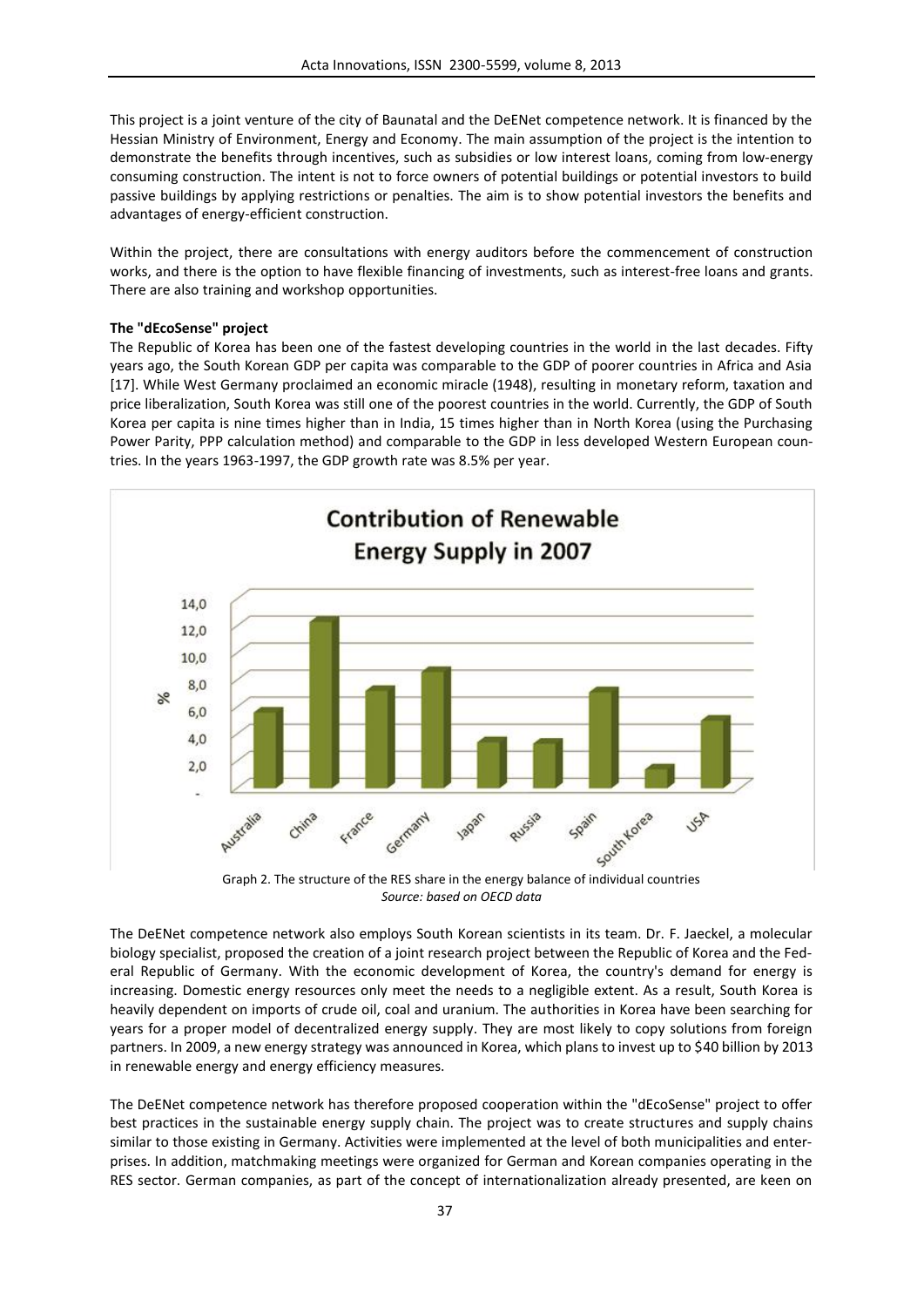moving outside, not just outside their borders, but also outside the EU. The Korean market is one of the most promising in the world, especially considering the members of the deENet network having extensive experience in both research and implementation works. The project also implements energy analysis and development forecasts for the metropolitan area of Seoul and the industrial zones surrounding the city. Everything will be based on a highly participatory model of providing energy supplies that are part of the South Korean tradition.





### **The "Power Engineering Manager - IHK" project**

In August 2012, the German Ministry of Environmental Protection announced that in the first half of 2012, the share of renewable electricity in the German energy mix increased to 25%. It is 4% more than in the previous year and more than 2.5 times more than in 2005 [19]. One of the brightest sides of unconventional energy development, besides respect for the environment, is creating an enormous number of jobs in this sector. In the 27 EU Member States, renewable energy and related sectors employ almost 1.5 million people. Compared to 2009, a growth of 25% in the number of people employed in the RES sector was recorded. The turnover generated in this sector in 2010 is estimated at 127 billion Euros.

Germany is the European country that comes to the fore, both in terms of jobs and turnover. The requirements that apply to Poland's climate and energy package force the need to invest in renewable energy. With this process, many jobs related to sustainable energy technologies will emerge. Among other things, in such areas as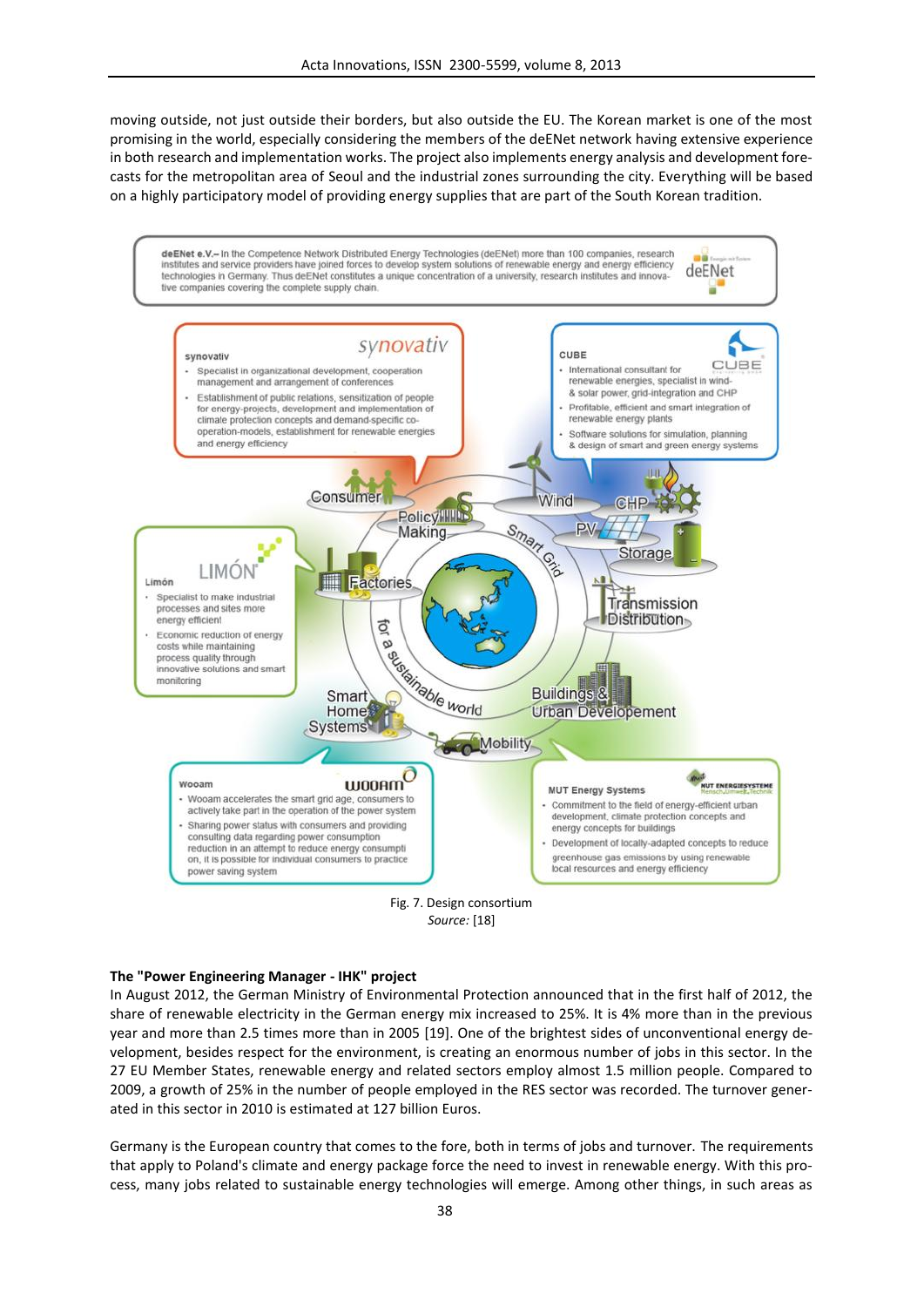planning, implementation, design of RES systems, their operation and maintenance of infrastructure. Thus, a huge sector is being created, which in the future will provide the Polish economy with thousands of new, well paid jobs.

Research by the Fraunhofer Institute ISI shows that people employed in the renewable energy sector are very often from the sectors of the economy where they have lost their jobs, mainly due to unfavorable economic conditions. These are branches such as shipbuilding, the steel industry, slaughterhouses or agricultural professions. The chart below shows the structure of employment in the wind energy sector in the EU.



Graph 3. The structure of direct employment in the wind energy sector in the EU in 2008. *Source: own study based on EWEA data (2009).*

The chart is a confirmation of a very positive and, above all, diversified, employment situation in the wind energy sector in the European Union. Wind power provided over 154,000 jobs in 2007. It can also be seen that employment was very diverse. It concerned both the producers and manufacturers of components, the service and the research sector. Research conducted by the EWEA assumes that by 2020, 325,000 jobs will be created in wind energy. Likewise, the situation will be shaped in other RES sectors like solar, hydro, biomass and waste energy. There is no skilled labor force in Poland that could meet the needs of this sector, highlighting the importance of acquiring skills that will enable employees to move freely in the sector of renewable energy and related services [20].

The "Power Engineering Manager" project is run by DeENet's competence network in cooperation with the Chamber of Commerce and Industry in Leipzig. It is a series of trainings, covering the issues associated with energy efficiency, new RES technologies, and the electricity market.

The project is designed for supervisors and managers of RES installations, technicians, production managers, energy service providers dealing with the issues of effective energy management in practice on an everyday basis. Training covers 80 hours of classes, both in the form of workshops and e-learning. The project ends with an exam, and in the case of a positive result, the issuance of a Power Engineering Manager certificate by the Kassel Chamber of Commerce and Industry.

### **The "Northern Hesse Energy Round Table"**

Smart use of energy will become one of the key factors for business competitiveness in the future. Effective use of ventilation, cooling, heating in the current electricity market situation will reduce costs and, as a result, increase the company's income. The DeENet competence network research commissioned by the Federal Ministry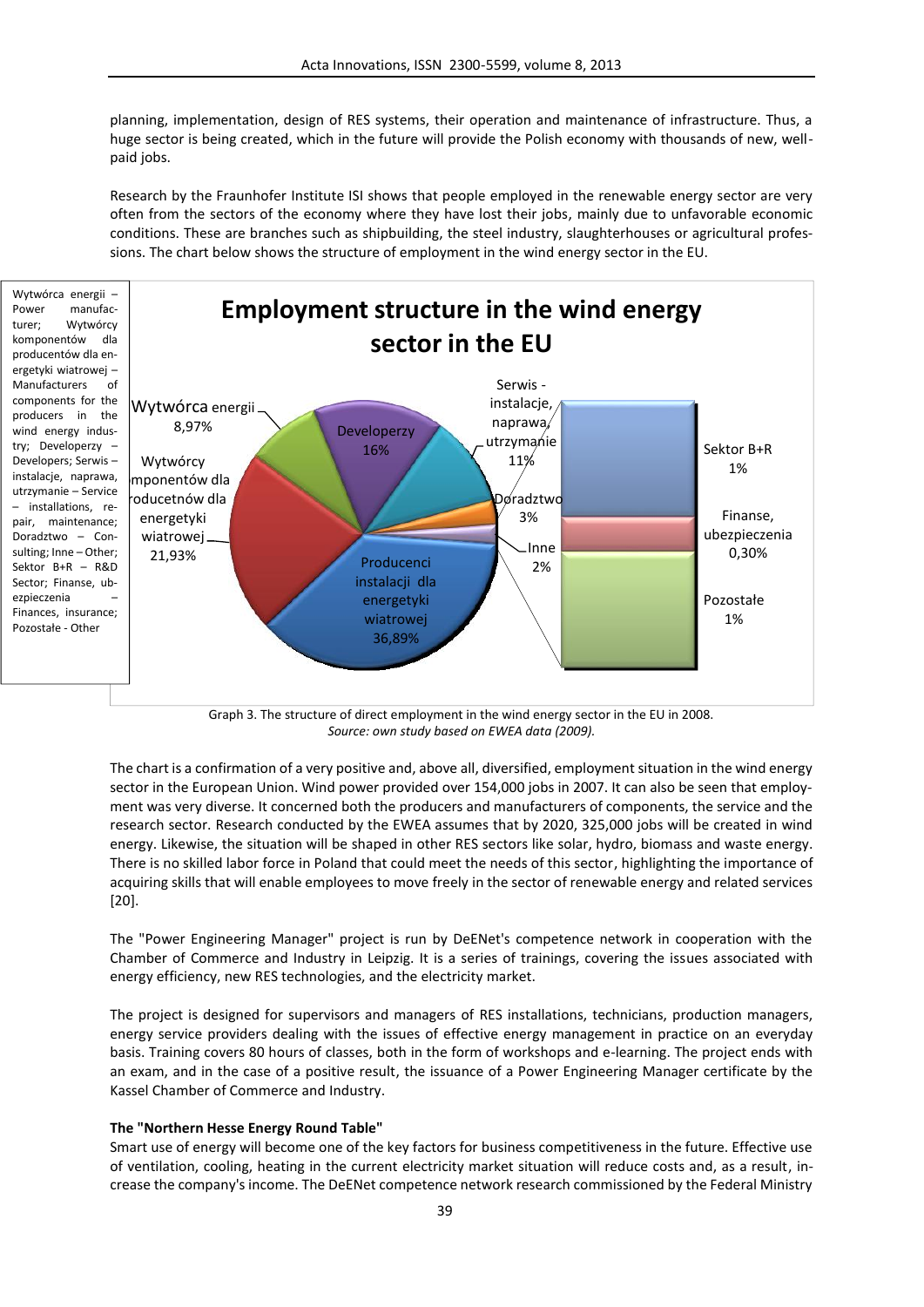of Economics and Technology has shown that there is still a deficit of knowledge in implementing effective energy policy in German companies. It is predicted that next year will bring a spike in electricity prices in Germany. Unfortunately, in part, it is also because more and more RES is attached to the energy mix. Such a significant increase in the role of renewable energy in the German energy mix, especially in the case of hitherto relatively expensive photovoltaics, has an impact on electricity prices.

In October 2012, network operators have announced an increase in the cost of financing the development of renewable energy (the so-called Umlage) from 3.59 euro cents to 5.28 euro cents per kilowatt-hour. This means that about 20% of the electricity price paid by the average German citizen is used to finance the development of renewable energy. Large and energy-intensive businesses are exempt from this payment, which results in a situation where the German "Energiewende" costs are borne mainly by private consumers and small businesses.



Graph 4. Fixed rates for photovoltaics in Germany (Eurocent/Kwh) *Source: own study based on [21]*

To increase its competitiveness, a group of companies from Northern Hesse decided to cooperate with the DeENet competence network. Cooperation mainly involves organizing cyclical "round table" meetings and exchanging views on possible improvements in production companies regarding energy efficiency. Energy experts, local authorities and business representatives are invited to the meetings. Apart from discussing current RES related initiatives, best practices and examples of the implementation of efficient energy supply chains and energy-efficient systems in enterprises are also presented.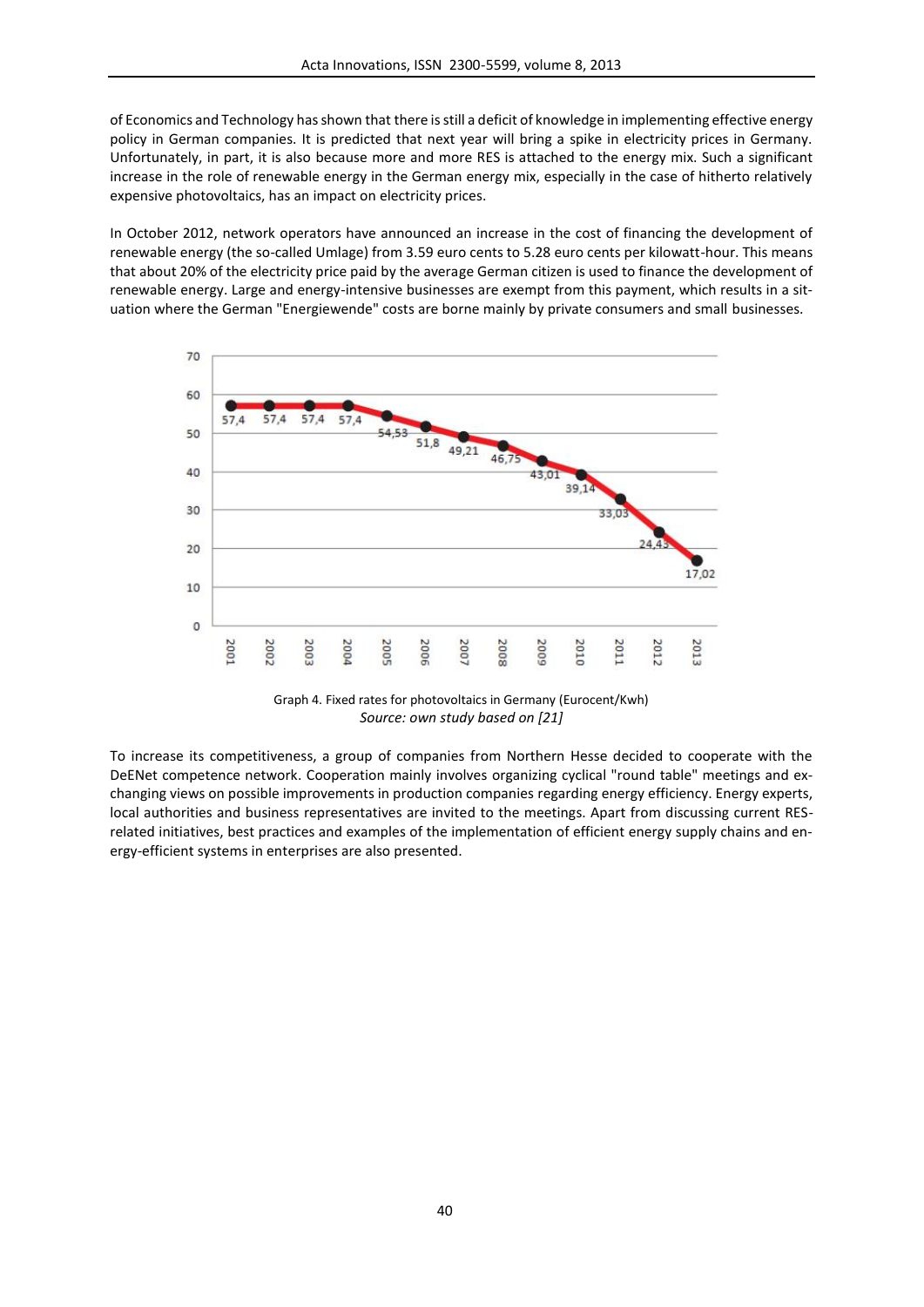

Emisje dwutlenku węgla w Niemczech w gramach na kilowatogodzinę

Graph 5. Carbon dioxide emissions in Germany in grams per kilowatt-hour *Source:* own study based on: [21]

### **Conclusion**

To conclude, it should be indicated that the DeENet competence network is one of the most well-developed cooperative relationships in Germany. This is evidenced by having over 120 members, but also by the huge number of projects that are undoubtedly one of the best practices in developing cooperation between science and technology in the field of renewable energy sources. The German models, both in terms of research and implementation in the field of cooperation between science and the economy, are among the best and most desirable in the world. These are ready examples of projects to be implemented in the Republic of Poland. It should be noted, however, that the active role of the DeENet cluster is possible thanks to the systematic support of its actions by state institutions, both at the regional/local level and at the ministerial level. Similar support cannot be observed in Poland. However, it should be noted that the Ministry of Economy has noticed this problem, and as such has created a special work group for cluster policy.

The aim of the establishment of the Work Group is to develop directions and assumptions for the Polish cluster policy up to the year 2020, based on the following:

- the conclusions and recommendations resulting from the current policy implemented in areas influencing the development of clusters in Poland, described in the Opening Report on the Polish Cluster Policy, considering the recommendations of the European Commission, as well as the experiences and good practices from abroad;
- the needs and determinants of cluster development and objectives for cluster policy;
- the dissemination of the cluster perspective in policy planning, affecting the development of clusters/cluster initiatives in the financial perspective 2014-2020.

# **Bibliography**

- [1] [Online]. Available: http://www.cluster-excellence.eu.
- [2] K.-E. Sveiby, "Challenging the innovation paradigm," [Online]. Available: http: //www.e-mentor. edu.pl/artykul/index/numer/9/id/140.
- [3] [Online]. Available: www.deenet.org.
- [4] [Online]. Available: http://www.dw.de/ulewy-i-tornado-w-zachodnich-anieczechch/a-5950314.
- [5] "Renewable Energies and Energy Efficiency," June 2013. [Online]. Available: http://www.targi denkmal.pl/index.php?p=news&kid=14&pkid=115&nid=192&Offset=12.
- [6] [Online]. Available: http://en.123rf.com/photo\_3862140\_picture-lock-orangerie-w-kassel-niemcy.html.
- [7] W. Mielczarski, "Who will bear the costs of reducing CO2," 2013. [Online]. Available: www.cire.pl.
- [8] [Online]. Available: http://www.cire.pl/pliki/2/kosztyemisjco2.pdf.